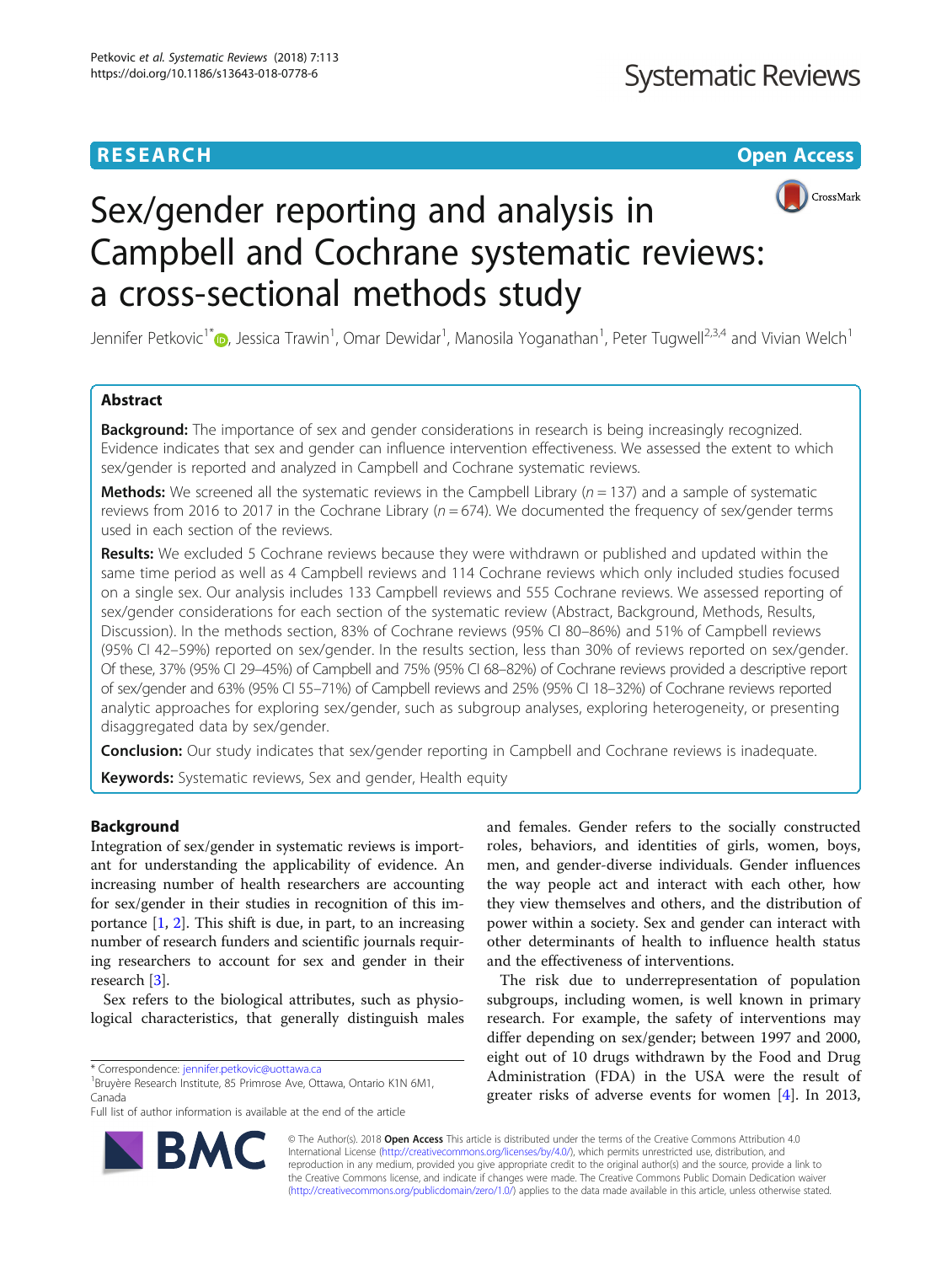new information about the adverse effects for a drug to treat insomnia, particularly for women, required the FDA to recommend lower starting doses because of the increased risk of next-morning impairment [[5\]](#page-10-0). Additionally, the benefit of an intervention may vary depending on sex/ gender. A systematic review of carotid endarterectomy found that the benefits of surgery were greater for men than women and when stenosis was 50–69% there was no evidence of benefit for women  $[6]$  $[6]$ . This information is important as it could lead to separate recommendations, preventing women from undergoing surgery for little to no benefit.

The proportion of female participants in randomized controlled trials (RCTs) has been increasing, in part due to increasing FDA requirements [[7\]](#page-10-0). However, this has not led to an increase in analyses of outcomes by sex/ gender. Recently, a study assessing gender in a sample of RCTs published in leading medical journals indexed in PubMed found that while sex/gender data were available to the authors of the studies, they were not often analyzed or discussed. The authors reported that none of the included studies described a priori methods to assess sex/gender differences, only 8 of the 57 included studies presented sex-disaggregated data, and none of these discussed these results or provide reasons for differences in outcomes [[8\]](#page-10-0). Similarly, a review of 100 Canadian RCTs found that only 6% of studies conducted subgroup analyses across sex/gender of which only one discussed the challenges with such analyses and the implications of the findings for clinical practice [[9\]](#page-10-0).

Cochrane is an international network of researchers, patients, and health professionals who aim to produce and maintain systematic reviews of healthcare interventions. A related organization, the Campbell Collaboration, produces systematic reviews of interventions in crime and justice, disability, education, international development, and social welfare. The Campbell and Cochrane Equity Methods Group was established in 2007 to encourage authors of systematic reviews to consider whether the effectiveness of the intervention will differ by population subgroup. The Equity Methods Group uses the acronym PROGRESS (Place of residence, Race/ethnicity/culture/language, Occupation, Gender/sex, Religion, Education, Socioeconomic status, Social capital) to help remind systematic review authors to consider whether the intervention may have differential effects across these characteristics [\[10](#page-10-0)]. Sex/gender is a key focus of the Campbell and Cochrane Equity Methods Group; ([http://methods.cochrane.org/](http://methods.cochrane.org/equity/sex-and-gender-analysis) [equity/sex-and-gender-analysis](http://methods.cochrane.org/equity/sex-and-gender-analysis)); they have developed guidance for systematic review authors, such as briefing notes [[11\]](#page-10-0) and a planning tool [[12](#page-10-0)].

The use of systematic reviews in policy and practice decision making is increasing [\[13](#page-10-0), [14\]](#page-10-0). However, policymakers often cite the lack of context and equity considerations (e.g., including sex/gender information) as barriers to using systematic reviews in decision making [[12,](#page-10-0) [14](#page-10-0)–[16\]](#page-10-0). A major reason is that despite an increasing desire to incorporate sex/gender considerations in research, sex/gender differences remain underreported [\[17](#page-10-0)]. Systematic reviews are limited in their ability to report on sex/gender if the studies included in the review have not reported sex/gender considerations. Thus, it is unsurprising that an assessment of the Canadian clinical practice guidelines found inconsistencies in the degree to which sex/gender considerations are incorporated, with only 35% of guidelines providing specific screening, diagnosis, or management considerations based on sex/gender [[18](#page-10-0)].

Within systematic reviews, considering sex/gender implies reporting not only the population characteristics of the included studies but also providing some insight into the possible sex/gender differences in the prevalence of the condition, the benefit of the intervention, or safety concerns. Often, systematic reviews that have considered sex/gender have done so using a subgroup analysis, but considerations of the applicability of the evidence are also important. For example, if the authors of the systematic review note that the included studies are gender imbalanced, then the results of the review may not be universally applicable and this should be reported. If the authors fail to mention this, it presents a missed opportunity to address potentially important issues related to sex/gender and our knowledge of benefits/ harms for all those who may receive the intervention.

This project began as a partnership with the CIHR Institute of Gender and Health (IGH) with the aim of developing a Cochrane Corner to highlight Cochrane systematic reviews which have considered or assessed sex/gender. The goal of this Cochrane Corner was to increase awareness of the Cochrane Library among those involved in sex/gender and health research while also increasing awareness of sex/gender-based analyses among the Cochrane community. The Cochrane Corner is now available on the Campbell and Cochrane Equity Methods Group's website: [https://methods.cochrane.org/equity/](https://methods.cochrane.org/equity/igh-cochrane-corner) [igh-cochrane-corner](https://methods.cochrane.org/equity/igh-cochrane-corner).

We reviewed systematic reviews published in the Campbell and Cochrane Libraries to assess the extent to which sex/gender is reported and analyzed. For the purposes of this study, we use the term sex/gender to refer to all concepts of sex and/or gender.

### Methods

We screened the full text of every systematic review published in the Campbell Library ( $n = 137$  as of September 2017). For the Cochrane Library, we used the advanced search option within the Archie database to select only reviews which used one of our sex/gender search terms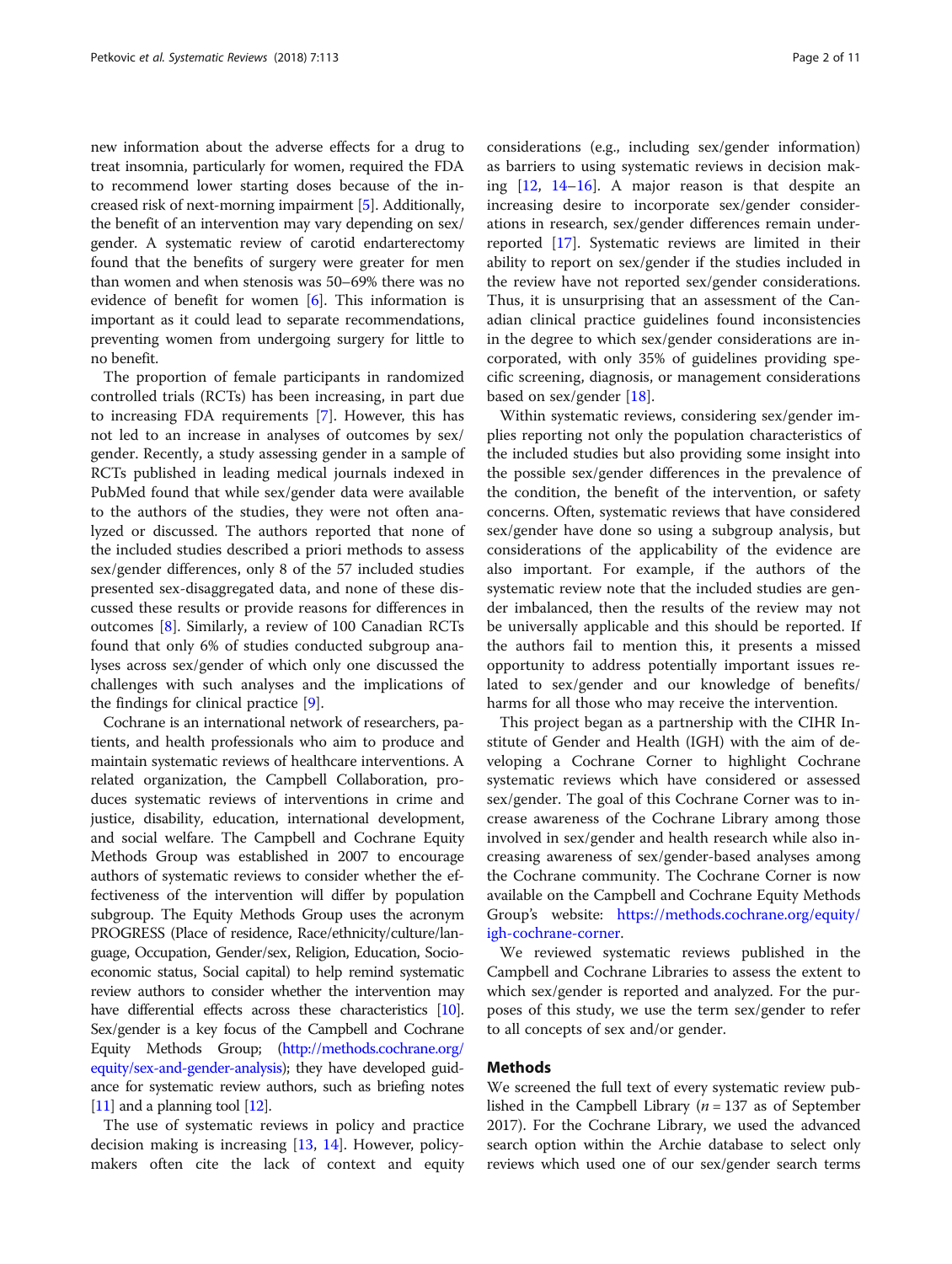("sex," "gender," "male," "women," "boys," "girls") in at least one of the following review sections: title/abstract, introduction, methods, results, or discussion  $(n = 674)$ (total number of reviews published between August 1, 2016, and July 31, 2017, was 1373). We included only the previous year of Cochrane reviews since this resulted in a large sample of reviews representing all of the Cochrane Review Groups. However, since the Campbell Library has a smaller number of published reviews, we decided to include all reviews.

We developed and pre-tested a data extraction form in Excel using the European Association of Science Editors (EASE) Sex and Gender Equity in Research (SAGER) guidelines and our previous work assessing reporting of sex/gender in a sample of randomized controlled trials [[19,](#page-10-0) [9](#page-10-0)]. We assessed the full text of each review for reporting of sex/gender. One author (one of JT, OD, and MY) independently extracted the text for each section in which sex/gender was reported for each systematic review. A second author (JP) randomly selected 10%, using a random number generator, for independent data quality verification. We classified each mention of sex/ gender in each section of the review as descriptive assessment of reporting and analysis (e.g., mention of sex/gender), analytic approaches (e.g., subgroup analyses), and judging applicability (e.g., explicit statement about the applicability of the results).

For those studies which did not report on sex/gender in the abstract, we assessed whether they reported on sex/gender in other review sections. Similarly, we assessed whether reviews that mentioned sex/gender in the methods section also reported sex/gender in the results or discussion. We have summarized the data using descriptive statistics and 95% confidence intervals.

We categorized reviews which stated that recruitment was limited to one sex as "single sex" and excluded these from our analysis. We made this distinction based on how the systematic review authors described eligible studies, particularly in the "types of participants" section of the review. When eligibility was open to more than one sex/gender, we considered the review to be "mixed sex." For example, we classified a review of interventions for female breast cancer survivors as "single sex" and excluded it. However, in some reviews, although a condition may be sex-specific, the authors included interventions in which multiple sex/genders were eligible. For example, a review of interventions to reduce female genital mutilation included studies in which any members of communities practicing female genital mutilation or cutting were recruited (e.g., men and women and community leaders). In these cases, we classified the reviews as "mixed sex" and included them in our analysis. Finally, to compare sex/gender reporting in Campbell and Cochrane reviews, we assessed the reviews published in 2016–2017

since reporting guidelines have changed considerably over the years and we felt it was inappropriate to compare Campbell reviews from 2004 with Cochrane reviews from 2016 [[20](#page-10-0)–[24\]](#page-10-0). Since the number of Campbell reviews published in 2016–2017 is small, we compared this sample to Cochrane reviews published by review groups in which the interventions assessed may be more comparable to the reviews published by Campbell. These groups included the Consumers and Communication (CCG), Effective Practice and Organization of Care (EPOC), and Cochrane Public Health (CPHG) review groups. The Campbell Collaboration publishes reviews of interventions addressing broad social issues, such as education, crime and justice, and international development. As such, the questions are often broader and may require the inclusion of a range of study designs. The Cochrane CCG publish reviews of interventions to assess the way people interact with healthcare professionals, services, and researchers; EPOC publish reviews of interventions assessing professional practice and the delivery of health services; and CPHG publish systematic reviews of interventions at the population level to assess health, wellbeing, learning, and social outcomes. For these reasons, we decided that Campbell reviews were most comparable to these groups than other Cochrane review groups which assess interventions to prevent, treat, or manage specific health conditions.

## Results

We screened 137 Campbell reviews published between May 2004 and July 2017 and 674 new and updated Cochrane reviews published between August 2016 and July 2017. Five Cochrane reviews were excluded because they were withdrawn or published and updated (or published with a correction) within the same time frame.

We classified 114 Cochrane reviews and 4 Campbell reviews as single sex because they restricted eligibility to studies that included women only ( $n = 114$ ) or men only  $(n = 4)$ . Of the 114 Cochrane reviews, 27 (male  $n = 1$ ; female  $n = 26$ ) were considered sex-specific (e.g., interventions for vasectomy), 3 restricted eligibility to a single sex but mentioned the opposite sex/gender (e.g., interventions for assisted reproductive technologies that recruited only females but mentioned male factor infertility), and 9 restricted eligibility to a single sex with no mention of the opposite sex/gender even though the condition is not sex-specific (e.g., breast cancer reviews that only included women). There were 75 reviews that we considered to be maternal health focused (e.g., breastfeeding, pregnancy) where only 4% of applicable reviews mentioned the sex of the fetus or infant and 60% of applicable reviews mentioned partner, family, couple, or father involvement. The four Campbell single-sex reviews focused on interventions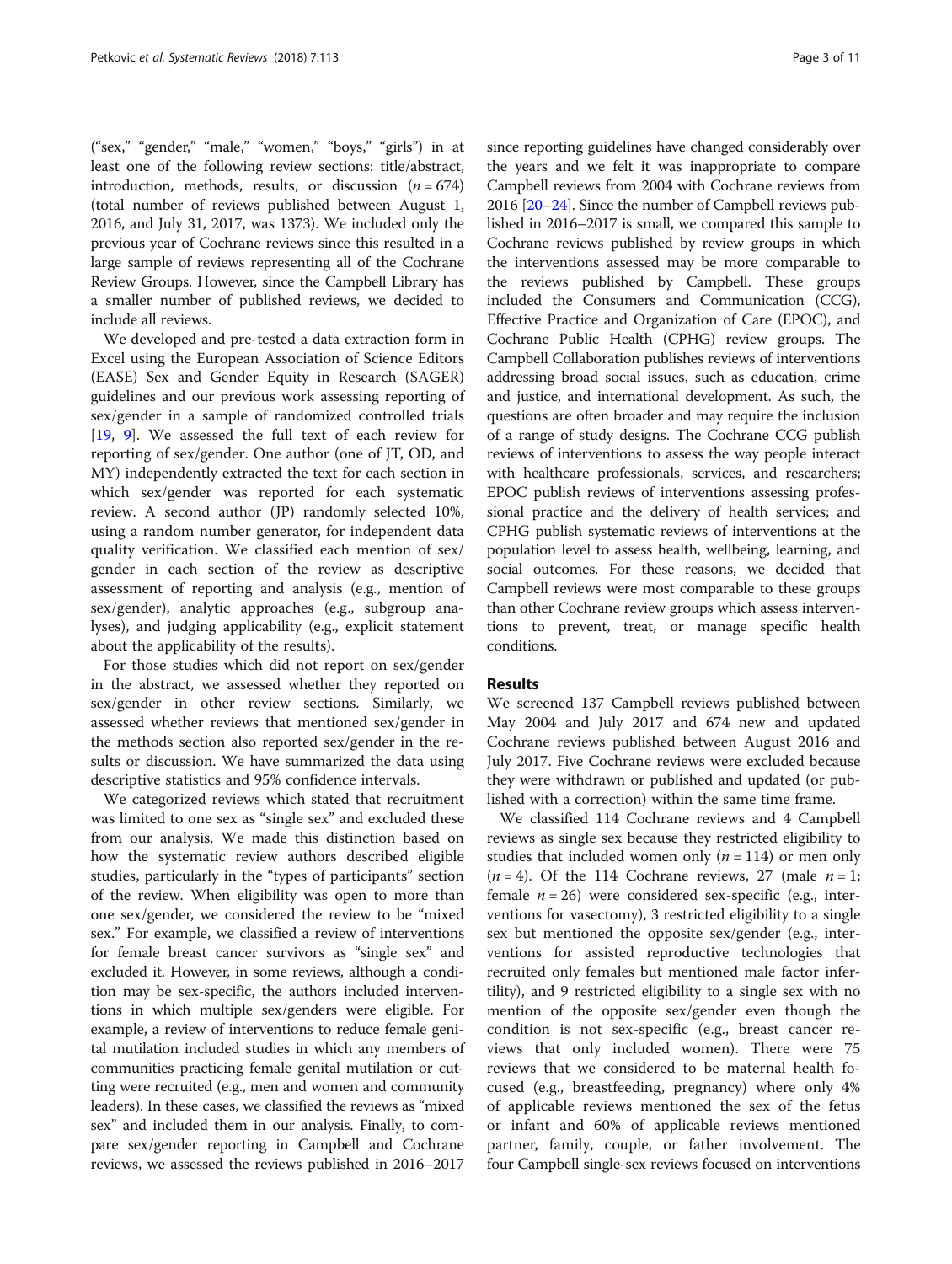for female victims of intimate partner abuse, interventions for men who abuse their female partner, interventions for women's empowerment, and treatment for male sexual offenders.

Therefore, the total number of Cochrane reviews included in our analysis is 555 and we have included 133 Campbell reviews. The study flow diagram is described in Fig. 1. The characteristics of the systematic reviews included in this study are presented in Table [1](#page-4-0), and the sex/gender reporting by review section is presented in Table [2.](#page-5-0)

Only 14% (95% confidence interval (CI) 8–19%) of Campbell reviews and 10% (95% CI 7–12%) of Cochrane reviews mentioned sex/gender in the abstract of the review. Of these, 16% (95% CI 10–22%) of Campbell reviews and 11% (95% CI 6–16%) of Cochrane reviews included analytic descriptions of sex/gender in the abstracts. Only one Campbell review reported on the applicability of the evidence with regard to sex/gender (5%, 95% CI 1–9%). The sex/gender reporting of Campbell reviews is presented in Fig. [2](#page-6-0) and Cochrane reviews in Fig. [3.](#page-6-0)

In the background section, 20% (95% CI 13–26%) of Campbell reviews and 28% (95% CI 24–31%) of Cochrane reviews mentioned sex/gender. These were all descriptive, such as reporting the prevalence of the condition or risk factors by sex/gender.

In the methods section, 51% (95% CI 42–59%) of Campbell and 83% (95% CI 80–86%) of Cochrane reviews reported sex/gender considerations. Of these, 87% (95% CI 81–93%) and 81% (95% CI 75–88%) of Campbell and

Cochrane reviews respectively mentioned sex/gender in a descriptive way in the methods section. Most often, this was with respect to including sex/gender as data collection items or describing the populations of the included studies. Analytic approaches to sex/gender were reported in the methods section of 13% (95% CI 7–19%) of Campbell and 19% (95% CI 12–25%) of Cochrane reviews, such as planned subgroup analyses as well as investigating population characteristics, such as exploring sex/gender as a source of heterogeneity.

When reported in the methods section, 9.8% (95% CI 5–15%) of Campbell reviews and 20.5% (95% CI 17–24%) of Cochrane reviews also reported sex/gender in the results section and 6.8% (95% CI 2–11%) of Campbell reviews and 12.1% (95% CI 9–15%) of Cochrane reviews reported sex/gender in the discussion section.

In the results sections, 23% (95% CI 15–30%) of Campbell and 29% (95% CI 25–33%) of Cochrane reviews reported on sex/gender. Of these, 34% (95% CI 26–43%) of Campbell and 75% (95% CI 68–82%) of Cochrane reviews provided a descriptive report of sex/gender, such as the characteristics of the included populations, and 66% (95% CI 57–74%) of Campbell reviews and 25% (95% CI 18– 32%) of Cochrane reviews reported analytic approaches for sex/gender. The analytic approaches included subgroup analyses (tests for interaction across sex/gender), assessment of heterogeneity (restricting to one sex/gender and assessing whether the results are consistent with the overall effects), or presentation of sex-disaggregated data (without testing for interactions). When reported in the results section of the review, 6.8% (95% CI 2–11%) of Campbell

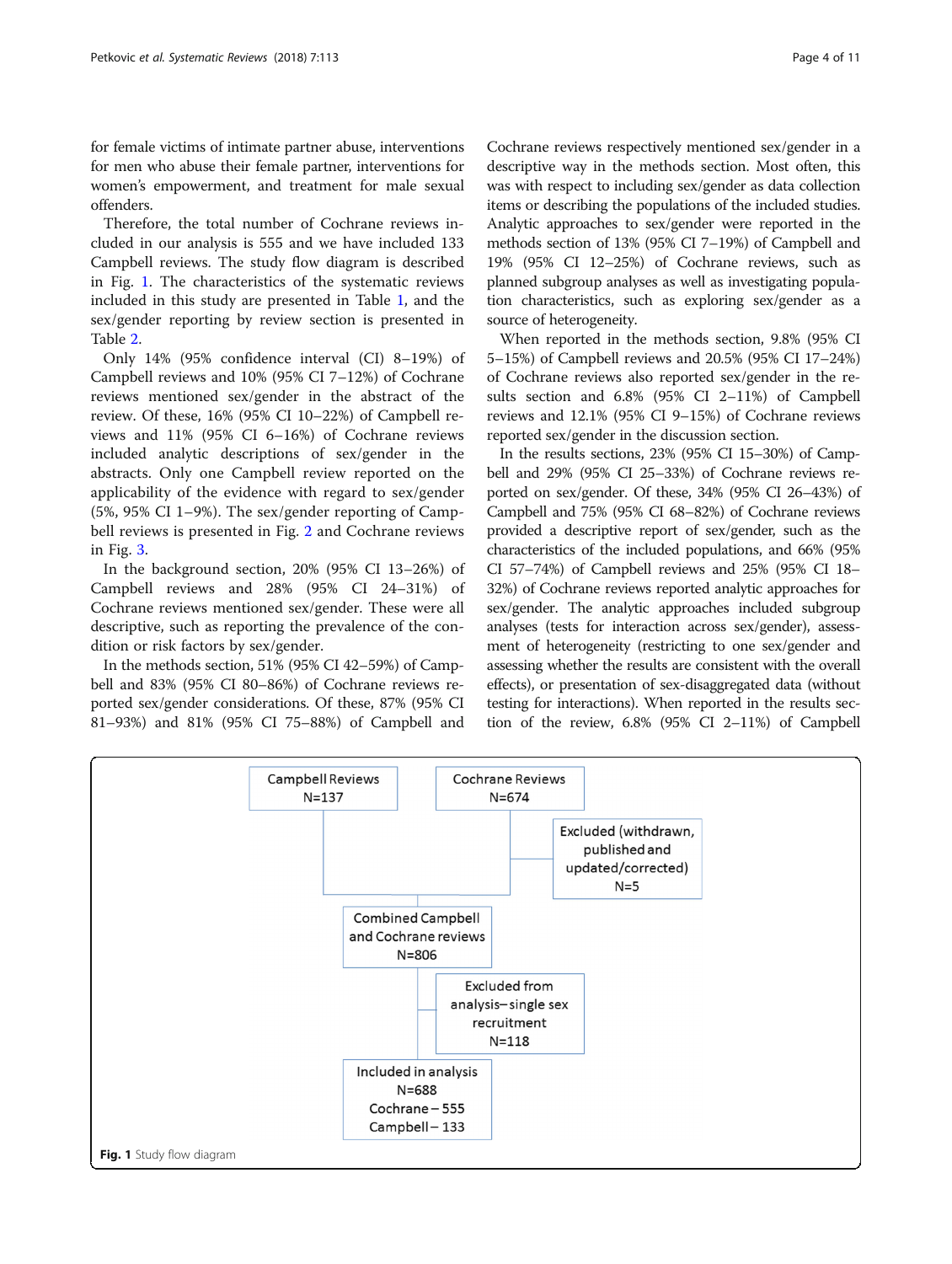|                  | Campbell                     | N (%)     | Cochrane                                                         | N (%)    |
|------------------|------------------------------|-----------|------------------------------------------------------------------|----------|
| Review<br>groups | Crime and<br>justice         | 41 (29.9) | Acute Respiratory<br>Infections Group                            | 13 (1.9) |
|                  | Education                    | 28 (20.4) | Airways Group                                                    | 27 (4.0) |
|                  | International<br>development | 25 (18.2) | Anesthesia,<br>Critical and<br>Emergency<br>Care Group           | 18(2.7)  |
|                  | Social welfare               | 59 (43.1) | Back and Neck<br>Group                                           | 3(0.5)   |
|                  | Nutrition                    | 1(0.7)    | Bone, Joint and<br>Muscle Trauma<br>Group                        | 6(0.9)   |
|                  |                              |           | Breast Cancer<br>Group                                           | 10(1.5)  |
|                  |                              |           | Childhood<br>Cancer<br>Group                                     | 8 (1.2)  |
|                  |                              |           | Colorectal<br>Cancer<br>Group                                    | 5(0.7)   |
|                  |                              |           | Common Mental<br>Disorders Group                                 | 10(1.5)  |
|                  |                              |           | Consumers and<br>Communication<br>Group                          | 3(0.5)   |
|                  |                              |           | Cystic Fibrosis and<br>Genetic Disorders<br>Group                | 34 (5.0) |
|                  |                              |           | Dementia and<br>Cognitive<br>Improvement<br>Group                | 10(1.5)  |
|                  |                              |           | Developmental,<br>Psychosocial and<br>Learning Problems<br>Group | 11(1.6)  |
|                  |                              |           | Drugs and Alcohol<br>Group                                       | 4 (0.6)  |
|                  |                              |           | Effective Practice and<br>Organization of Care<br>Group          | 9 (1.3)  |
|                  |                              |           | <b>ENT Group</b>                                                 | 5(0.7)   |
|                  |                              |           | Epilepsy Group                                                   | 19 (2.8) |
|                  |                              |           | Eyes and Vision<br>Group                                         | 26 (3.8) |
|                  |                              |           | Fertility Regulation<br>Group                                    | 7(1.0)   |
|                  |                              |           | Gynecological,<br>Neuro-oncology,<br>and Orphan Cancer<br>Group  | 12(1.7)  |
|                  |                              |           | Gynecology and<br>Fertility group                                | 33 (4.8) |
|                  |                              |           | Hematological<br>Malignancies Group                              | 7(1.0)   |
|                  |                              |           | Heart Group                                                      | 27 (3.9) |
|                  |                              |           | Hepato-Biliary                                                   | 18 (2.6) |

Hepato-Biliary Group

<span id="page-4-0"></span>Table 1 Characteristics of the included systematic reviews

## Table 1 Characteristics of the included systematic reviews (Continued)

| Campbell | N (%) | Cochrane                                                    | N (%)    |
|----------|-------|-------------------------------------------------------------|----------|
|          |       | Hypertension<br>Group                                       | 8(1.2)   |
|          |       | <b>IBD Group</b>                                            | 8(1.2)   |
|          |       | Incontinence<br>Group                                       | 3(0.5)   |
|          |       | Infectious<br>Diseases Group                                | 9(1.3)   |
|          |       | Injuries Group                                              | 5(0.7)   |
|          |       | Kidney and<br>Transplant<br>Group                           | 12(1.7)  |
|          |       | Lung Cancer<br>Group                                        | 4(0.6)   |
|          |       | Metabolic and<br>Endocrine<br>Disorders<br>Group            | 6(0.9)   |
|          |       | Methodology<br>Review<br>Group                              | 1(0.1)   |
|          |       | Movement<br><b>Disorders</b><br>Group                       | 3(0.5)   |
|          |       | Multiple Sclerosis<br>and Rare Diseases<br>of the CNS Group | 2(0.3)   |
|          |       | Musculoskeletal<br>Group                                    | 6(0.9)   |
|          |       | Neonatal Group                                              | 23 (3.4) |
|          |       | Neuromuscular<br>Group                                      | 9(1.3)   |
|          |       | Oral Health Group                                           | 20(2.9)  |
|          |       | Pain, Palliative<br>and Supportive<br>Care Group            | 59 (8.6) |
|          |       | Pregnancy and<br>Childbirth Group                           | 51 (7.4) |
|          |       | Public Health<br>Group                                      | 4(0.6)   |
|          |       | Schizophrenia<br>Group                                      | 20 (2.9) |
|          |       | Skin Group                                                  | 7(1.0)   |
|          |       | STI Group                                                   | 4(0.6)   |
|          |       | Stroke Group                                                | 18 (2.6) |
|          |       | Tobacco<br>Addiction<br>Group                               | 8(1.2)   |
|          |       | Upper GI<br>and Pancreatic<br><b>Diseases</b><br>Group      | 8(1.2)   |
|          |       | Urology Group                                               | 4(0.6)   |
|          |       | Vascular Group                                              | 23(3.6)  |
|          |       | Work Group                                                  | 5(0.7)   |
|          |       | Wounds Group                                                | 14 (2.0) |
|          |       |                                                             |          |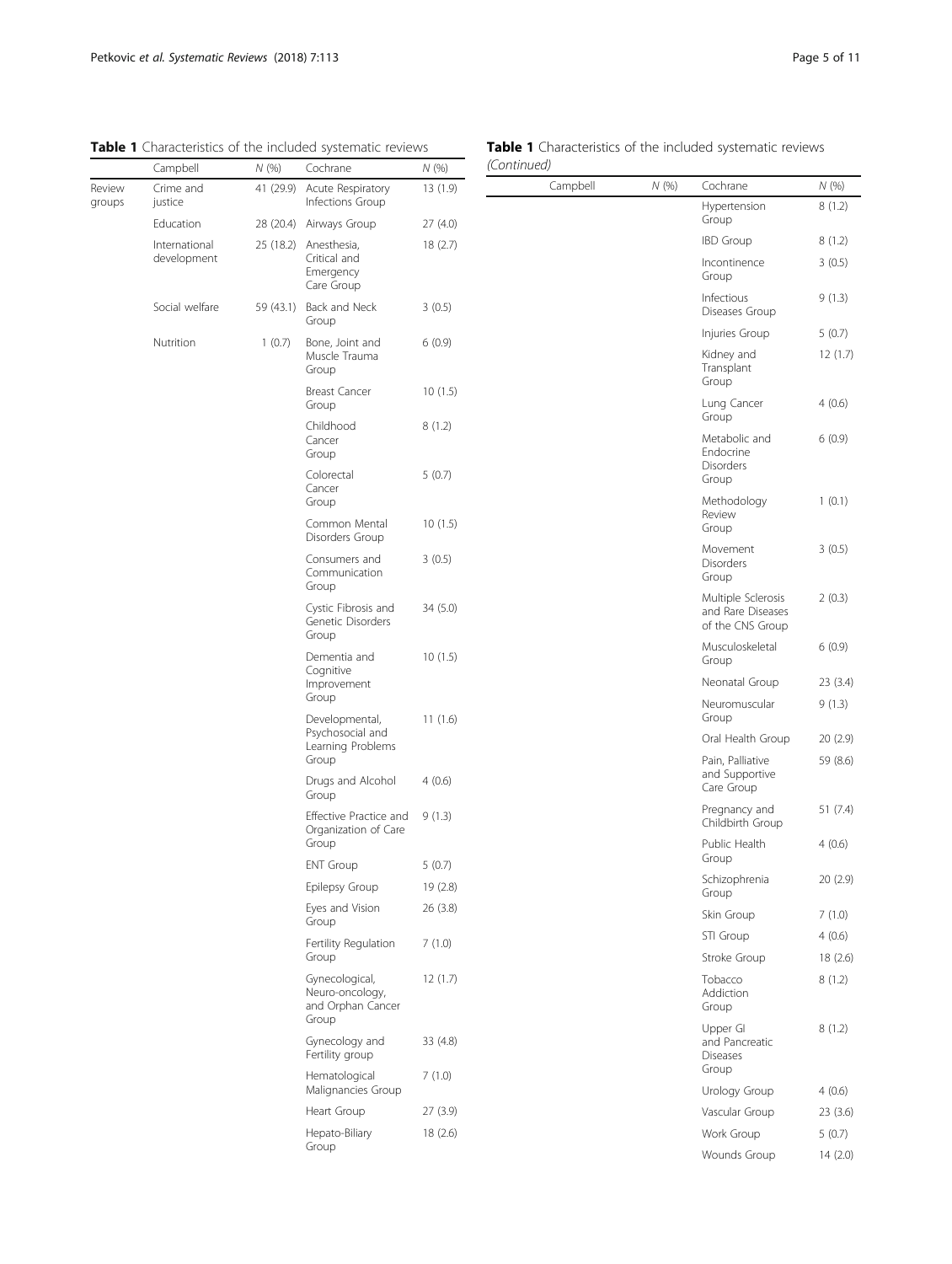reviews and 9.2% (95% CI 7–12%) of Cochrane reviews also reported sex/gender in the discussion section.

For the discussion section, 14% (95% CI 8–19%) of Campbell and 15% (95% CI 12–18%) of Cochrane reviews reported on sex/gender. Of these, 37% (95% CI 29–45%) of Campbell reviews and 38% (95% CI 30–46%) of Cochrane reviews provided judgments about the applicability of the evidence for sex/gender in the discussion section of the reviews. Examples of the considerations of sex/gender as reported in each section of the review are provided in Table [3](#page-7-0).

We assessed whether reporting of sex/gender considerations in the abstract of the systematic review is an indicator of its reporting in other review sections. For Campbell reviews, only 12% reported on sex/gender in the abstract. However, 62% (95% CI 54–71%) reported sex/gender considerations in other sections of the review without mentioning them in the abstract. In the results section, 47% of Campbell reviews (95% CI 39–56%) reported sex/gender without reporting it in the abstract.

For Cochrane reviews, while 10% reported sex/gender in the abstract, 86% (95% CI 83–89%) reported sex/gender in another section of the review without reporting it in the abstract. This includes 23% (95% CI 19–26%) that reported sex/gender in the results section but not in the abstract and 11% (95% CI 6– 17%) of Campbell and 11% (95% CI 9–14%) of Cochrane reviews that reported sex/gender in the discussion but not the abstract.

Of the 51% (95% CI 42–59) of Campbell reviews reporting sex/gender in the methods, 81% (95% CI 75– 88%) were descriptive and 19% (95% CI 12–25%) were analytic. However, in the results section, 37% (95% CI 29–45%) of the instances of reporting sex/gender were descriptive while 63% (95% CI 55–71%) were analytic. For the Cochrane reviews in our sample, 83% (95% CI 80–86%) reported sex/gender in the methods of which 81% (95% CI 75–88%) were descriptive and 19% (95% CI 12–25%) were analytic. In the results section, 75% (95% CI 18–32%) were descriptive and 25% (95% CI 18–32%) were analytic.

Finally, we compared the sex/gender reporting of the Campbell reviews published in 2016–2017  $(n = 18)$  to the reviews published by the Cochrane CCG, EPOC, and CPHG  $(n = 16)$  (Fig. [4](#page-8-0)). Campbell reviews in this time period included more sex/gender considerations in the abstract (31.1% vs. 6.3%), background (25% vs. 12.5%), and results (37.5% vs 31.3%) compared to Cochrane while the Cochrane reviews reported more sex/gender considerations in the methods (81.3% vs 25%) and discussion (25% vs 12.5%) sections.

|  | Table 2 Reporting of sex/gender by review section |  |  |  |
|--|---------------------------------------------------|--|--|--|
|  |                                                   |  |  |  |

|                                 | Abstract*<br>% (95% CI) | Background*<br>N<br>% (95% CI) | Methods*<br>% (95% CI) | Results*<br>% (95% CI) | Discussion*<br>Ν<br>% (95% CI) |
|---------------------------------|-------------------------|--------------------------------|------------------------|------------------------|--------------------------------|
| Campbell reviews<br>$(N = 133)$ | 18<br>13.5% (8–19)      | 26<br>19.5% (13-26)            | 68 50.8% (42-59)       | 30 22.6% (15-30)       | 18 13.5% (8-19)                |
| Cochrane reviews<br>$(N = 555)$ | 55 9.9% (7-12)          | 153 27.6% (24-31)              | 461 83.1% (80-86)      | 161 29.0% (25-33)      | 81 14.6% (12-18)               |
| Total                           | 73 10.6% (8-13)         | 179 26.0% (23-29)              | 529<br>76.8% (74-80)   | 191 27.7% (24-31)      | 99 14.4% (12-17)               |

\*When sex/gender terms were used only to describe characteristics (e.g., sex/gender listed as a data extraction item, number of males/females/men/women included in the studies), we did not count these in the above but have included them in Figs. [2](#page-6-0) and [3](#page-6-0) as "descriptive" mentions of sex/gender

<span id="page-5-0"></span>Table 1 Characteristics of the included systematic reviews (Continued)

|                      | Campbell                      | N(%)      | Cochrane                                     | N (%)         |
|----------------------|-------------------------------|-----------|----------------------------------------------|---------------|
| Publication<br>year  | 2004                          | 1(0.7)    |                                              |               |
|                      | 2005                          | 5(3.6)    |                                              |               |
|                      | 2006                          | 11(8.0)   |                                              |               |
|                      | 2007                          | 5(3.6)    |                                              |               |
|                      | 2008                          | 18 (13.1) |                                              |               |
|                      | 2009                          | 4(2.9)    |                                              |               |
|                      | 2010                          | 3(2.2)    |                                              |               |
|                      | 2011                          | 9(6.6)    |                                              |               |
|                      | 2012                          | 19 (13.9) |                                              |               |
|                      | 2013                          | 13 (9.5)  |                                              |               |
|                      | 2014                          | 11(8.0)   |                                              |               |
|                      | 2015                          | 20 (14.6) |                                              |               |
|                      | 2016                          | 10(7.3)   | 2016                                         | 279<br>(41.4) |
|                      | 2017                          | 8(5.8)    | 2017                                         | 395<br>(58.6) |
| Single-sex<br>review | Females<br>abused by partners | 1(0.7)    | Female breast<br>cancer                      | 10(1.5)       |
|                      | Males who<br>abuse partners   | 1(0.7)    | Gynecology<br>and fertility                  | 45(6.7)       |
|                      | Male sexual<br>offenders      | 1(0.7)    | Hemophilia                                   | 1(0.1)        |
|                      | Women's<br>empowerment        | 1(0.7)    | Pregnancy, child birth,<br>and breastfeeding | 57 (8.5)      |
|                      |                               |           | Sterilization                                | 1(0.2)        |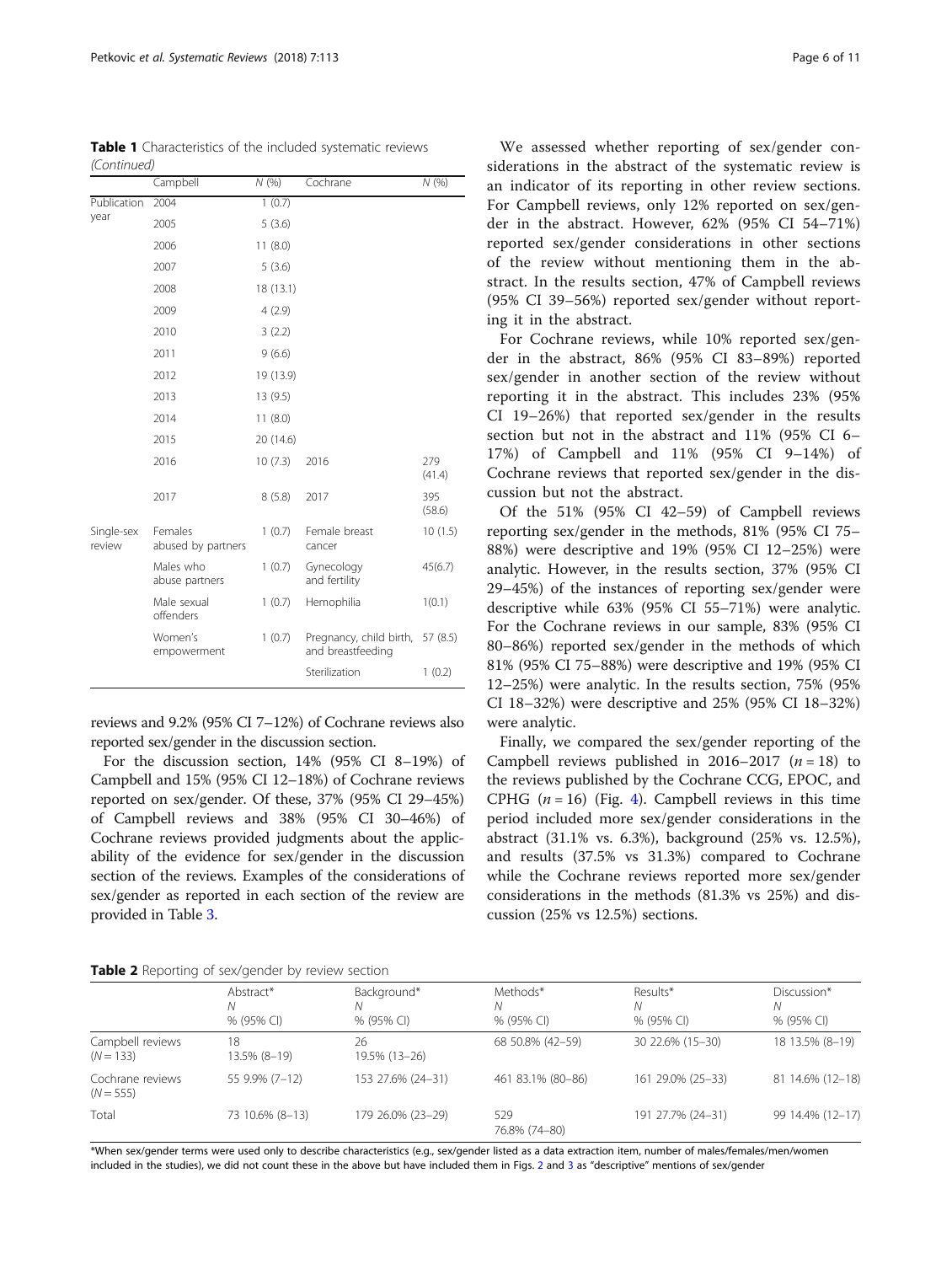<span id="page-6-0"></span>

## **Discussion**

Overall, the methods sections included the most reporting of sex/gender in both Campbell (50.8%) and Cochrane (83.1%) reviews. The majority of these were descriptive considerations of sex/gender, such as the collection of sex/gender data. A previous study of systematic reviews indexed in MEDLINE in 1 month in 2004 found that almost half of systematic reviews described the sex/gender of the included populations but only 4% assessed sex/gender differences or included sex/gender when making judgements about the applicability or the implications of the evidence [\[25\]](#page-10-0). A study of sex/gender reporting in RCTs in 2013–2014 found that 98% of trials report the sex/gender characteristics of their included population which indicates that there is an opportunity for reporting within reviews to improve [\[9](#page-10-0)].

We found that 62% of Campbell reviews and 86% of Cochrane reviews did not report sex/gender in the abstract but included sex/gender considerations in a later section. This included 47% of Campbell reviews and 23% of Cochrane reviews which reported sex/gender considerations in the results section. This is an important finding since those who use systematic reviews in decision making often rely on the abstract to make a decision about whether to access the full text. Important sex/gender-related evidence, including findings of no differences in effectiveness based on sex/gender, may be missed.

This sample of systematic reviews presents some important evidence regarding sex/gender differences. For example, one review found statistically significantly higher risk of neonatal mortality among female infants for vitamin A supplementation at 12 months follow-up [[26\]](#page-10-0). Another review reported that the risk of stroke or death following carotid endarterectomy for symptomatic carotid stenosis was higher among women and the number needed to treat to prevent one stroke is four times higher for women than men [[6](#page-10-0)].

There has been debate about the impact of the lack of sex/gender information in systematic reviews. When the

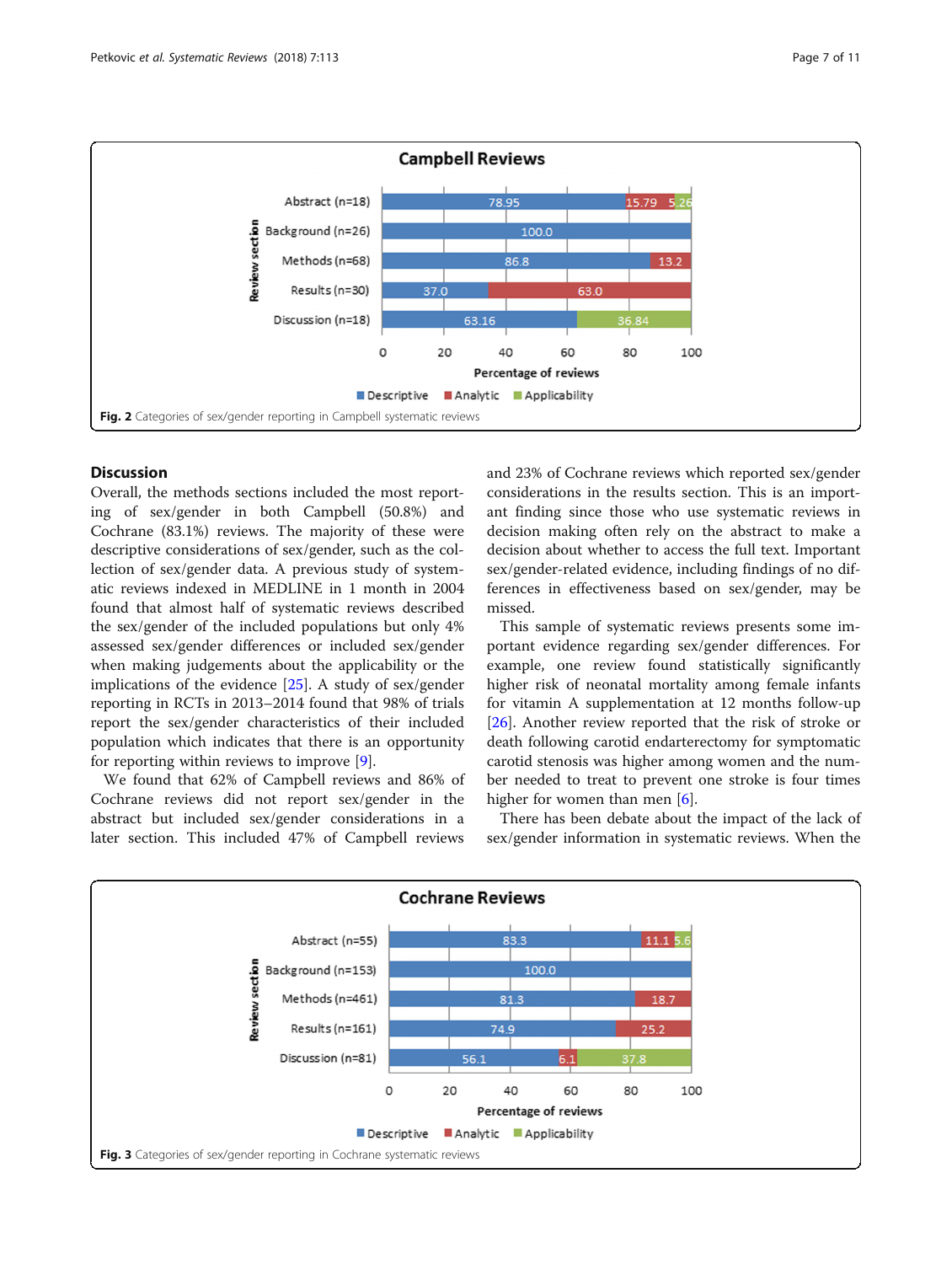<span id="page-7-0"></span>

|  |  | <b>Table 3</b> Examples of reporting in each systematic review section |  |
|--|--|------------------------------------------------------------------------|--|
|--|--|------------------------------------------------------------------------|--|

| Review<br>section | Examples                                                                                                                                                                                                                                                                                                                                                                                                                                                                                                                                                                                                                                                                                                                                                                                                                                                                                                                                                                                                                                                                                                                                                                                                                                                                                                                                                                                                                                                                                                                                         |
|-------------------|--------------------------------------------------------------------------------------------------------------------------------------------------------------------------------------------------------------------------------------------------------------------------------------------------------------------------------------------------------------------------------------------------------------------------------------------------------------------------------------------------------------------------------------------------------------------------------------------------------------------------------------------------------------------------------------------------------------------------------------------------------------------------------------------------------------------------------------------------------------------------------------------------------------------------------------------------------------------------------------------------------------------------------------------------------------------------------------------------------------------------------------------------------------------------------------------------------------------------------------------------------------------------------------------------------------------------------------------------------------------------------------------------------------------------------------------------------------------------------------------------------------------------------------------------|
| Abstract          | "Most participants in the studies included in this review were male. None of the studies reported outcomes on the basis of sex,<br>preventing any exploration of differences related to this variable. Consideration of sex as a factor influencing response to withdrawal<br>treatment would be relevant research for selecting the most appropriate type of intervention for each individual" [33]<br>"To assess the effectiveness in women and the safety in men of concurrent antibiotic treatment for the sexual partners of women<br>treated for bacterial vaginosis" [34]<br>"In addition, the gender of the facilitator seems to play an important role, since women prefer to discuss private issues with somebody<br>of the same sex" [35].                                                                                                                                                                                                                                                                                                                                                                                                                                                                                                                                                                                                                                                                                                                                                                                            |
| Background        | "The prevalence of AAA increases with age and occurs much more frequently in men than women" [36].<br>"In general, males are more likely to be dropouts than females (9.8% vs. 7.7%), but teenage pregnancy and parenthood are particularly<br>strong risk factors for young women, especially in the United States" [37]<br>"In the USA alone, gallstones are present in 8% to 20% of the population by the age of 40 years, and are more likely to develop in<br>women than in men by a ratio of between 2 and 3 to 1" [38]                                                                                                                                                                                                                                                                                                                                                                                                                                                                                                                                                                                                                                                                                                                                                                                                                                                                                                                                                                                                                    |
| Methods           | "We considered performing subgroup analyses to establish effectiveness relative to gender, chronicity, age or stroke severity<br>(respectively men versus women; early (less than one year post-stroke) versus late (more than one year post-stroke); young adults versus<br>older; mild/moderate versus severe stroke, if sufficient data were available" [39].<br>"We would have considered type of intervention and duration of intervention as well as gender of psychiatrist and patient, education<br>in the UK versus non-UK trained psychiatrists" [40].<br>"Although it was planned to disaggregate studies by gender where possible, we found a gaping lacuna of gender-relevant evidence<br>and were unable to quantitatively examine differential impacts for women and men, as is discussed in our section on opportunities for<br>further research" [41].                                                                                                                                                                                                                                                                                                                                                                                                                                                                                                                                                                                                                                                                          |
| Results           | "There was no indication of a differential effect in serious adverse events, withdrawals due to adverse effects or changes in blood<br>pressure at one year. However, there were too few women to make any conclusions" [42].<br>"When we pooled Bryson 1983 and Kinghorn 1986b, and considered men and women separately, for males there is a difference in the<br>duration of symptoms after treatment with acyclovir (MD -2.10 days, 95% CI - 4.28 to 0.09; 2 RCTs, 33 men, I2 statistic = 0%). In females<br>there was high heterogeneity between the two trials included in the meta-analysis and it did not show any statistical difference<br>between those taking acyclovir and those taking placebo (MD -4.13 days, 95% CI - 10.15 to 1.89; 2 RCTs, 49 women, I2 statistic = 71%).<br>However overall, we did not observe any statistical difference between men and women (Test for subgroup differences: Chi2 = 0.39,<br>$P = 0.53$ ) for the duration of symptoms from onset of treatment" [43].<br>"Whether officially members of certified POs or not, women involved in certified production are often reported to be disadvantaged<br>in terms of both the benefits they receive and in their influence over decision making within the certified [Producer Organization] POs.<br>For instance, certification-related training may in theory be open to all PO members, in practice, however, women are reported to be<br>less likely to participate, possibly because training is not tailored to their needs and agenda" [44]. |
| Discussion        | "One study examined pregnant women (Powell 2011); as it is unknown how FeNO levels are affected during pregnancy, extrapolation<br>of this review to pregnancy is limited. Furthermore, less than 50% of women in this study were on ICS at baseline. As the participants<br>in the rest of the studies were on ICS, results of this review should not be extrapolated to adults with asthma who do not require daily<br>ICS to control their symptoms" [45]<br>"the absence of follow-up studies assessing the long-term impact of a bulging fontanelle after supplementation; and the finding of<br>a potentially harmful effect among female infants, additional research is warranted before a decision can be reached regarding any<br>policy recommendations for this intervention" [26].<br>"Although many of the included studies provided some information about gender differences in impact, relatively few explored how<br>the impact of TVET interventions on young women and men might then vary according to other populations characteristics, such<br>as age, socio-economic status, and location" [46].                                                                                                                                                                                                                                                                                                                                                                                                                        |

studies included in a systematic review have not considered sex/gender differences, it represents an applicability issue, but this could also be considered a risk of bias. The Cochrane Risk of Bias tool was developed to help systematic review authors consider the potential limitations of the studies included in their review [\[27\]](#page-10-0). It refers to systemic error because replication of the study would produce the same incorrect result. If trialists and the systematic review authors fail to consider potential differences in the effectiveness of an intervention for men and women, this may present a risk of bias, since users of the review are unable to accurately assess for whom the intervention is effective, or not [\[28\]](#page-10-0). At the very least, reporting bias could occur if only some included studies provide sex-disaggregated data and therefore any sex-based analysis is only based on that subset of data [[11](#page-10-0)].

Two reviews included in our study did mention sex/ gender as a potential source of bias. The first review assessed mobile health clinics but was focused on women and children's health outcomes and therefore excluded studies in which services were offered exclusively to men [[29\]](#page-10-0). The authors stated that this may have biased the estimate of the effectiveness of mobile health clinics in improving access to health care within underserved communities. The second reported that one included study which assessed postoperative pain was potentially biased because of an uneven distribution of male and female participants between groups. This was a small study with three arms assessing different timing of ibuprofen provided pre- or postoperatively for orthodontic pain. One study arm had more than twice as many female participants while the third had more than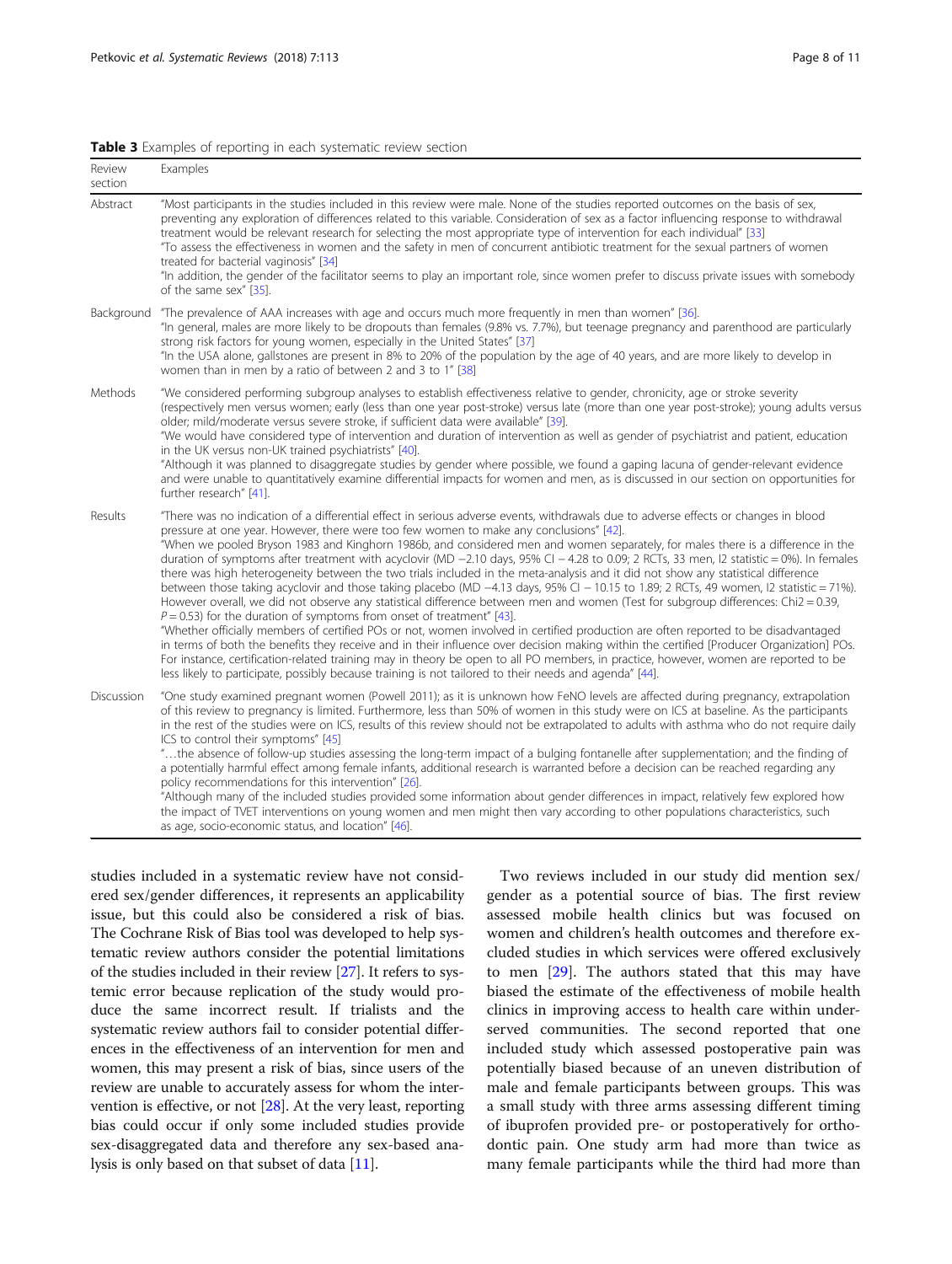

<span id="page-8-0"></span>

three times as many males. Since previous studies have shown evidence of a possible gender-based difference in pain, the review authors reported this as a potential source of bias [[30](#page-10-0), [31](#page-10-0)].

The impact of a lack of sex/gender consideration and potential bias resulting from a lack of consideration of sex/gender will depend on the review question and the characteristics of the studies included. For example, for some health conditions, a systematic review including studies with a majority of women may be acceptable, although the rationale should be described as well as any applicability implications. There are certain questions in which sex/gender could be particularly important, such as those about safety (e.g., pharmacokinetics, surgery) or implementation and programmatic effectiveness. Additionally, the analysis of sex/gender differences carries with it the risk of spurious findings if it is one of multiple analyses. We suggest that authors consider and justify all planned subgroup analyses on the basis of prior literature and advice from content experts and other stakeholders. The absence of evidence of a difference in effect is not justification to assume there is no difference. We propose that systematic review authors should consider population characteristics, such as sex/ gender, as well as other potentially important factors, using the PROGRESS-Plus acronym and plan to present disaggregated data, when possible, or justify why these considerations are unnecessary.

Currently, Cochrane and the Campbell Collaboration have no specific policy on the reporting of sex/gender in systematic reviews. However, Cochrane has endorsed the SAGER guidelines developed by the European Association of Science Editors [\[32](#page-10-0)]. These guidelines aim to provide guidance on reporting of sex and gender information in study design, data analyses, results, and interpretation of the findings [\[19](#page-10-0)]. As of February 2017, 92

individuals/organizations have endorsed the SAGER guidelines.

A pilot study assessing Cochrane authors' opinions of "briefing notes" for including sex/gender in systematic reviews found that authors were receptive to guidance on improving this aspect of their systematic review. However, they noted that depending on the review question, the extent of sex/gender analysis required and the appropriateness and feasibility will vary [\[11](#page-10-0)]. Respondents agreed that sex/gender considerations improve the usefulness of systematic review results for end users, such as policy makers and other decision makers.

Our study assessed sex/gender reporting in all Campbell reviews published as of July 2017 and all new and updated Cochrane reviews published between August 2016 and July 2017. This included a wide variety of systematic reviews published with 5 Campbell coordinating groups and 52 Cochrane review groups. This represents at least one review from each active group as of July 2017. However, our study has some limitations. First, we did not screen all Cochrane reviews published during this period and instead searched for key terms reported in each section of the review. This approach may have missed some reviews which only used terminology that implies sex/gender, such as father or mother, without stating it directly. However, we tested this and did not identify any additional reviews published within the time period sampled. Our preliminary work suggested that a sex/gender-specific term is typically used in at least one section of the review, if consideration of sex/gender is included in the review. For gender-diverse terms, we assumed that since the terminology is rapidly expanding, systematic review authors would have used the term "gender" within their review and therefore these reviews would have been included in our sample. We did not conduct data extraction in duplicate and instead performed a random 10% quality check.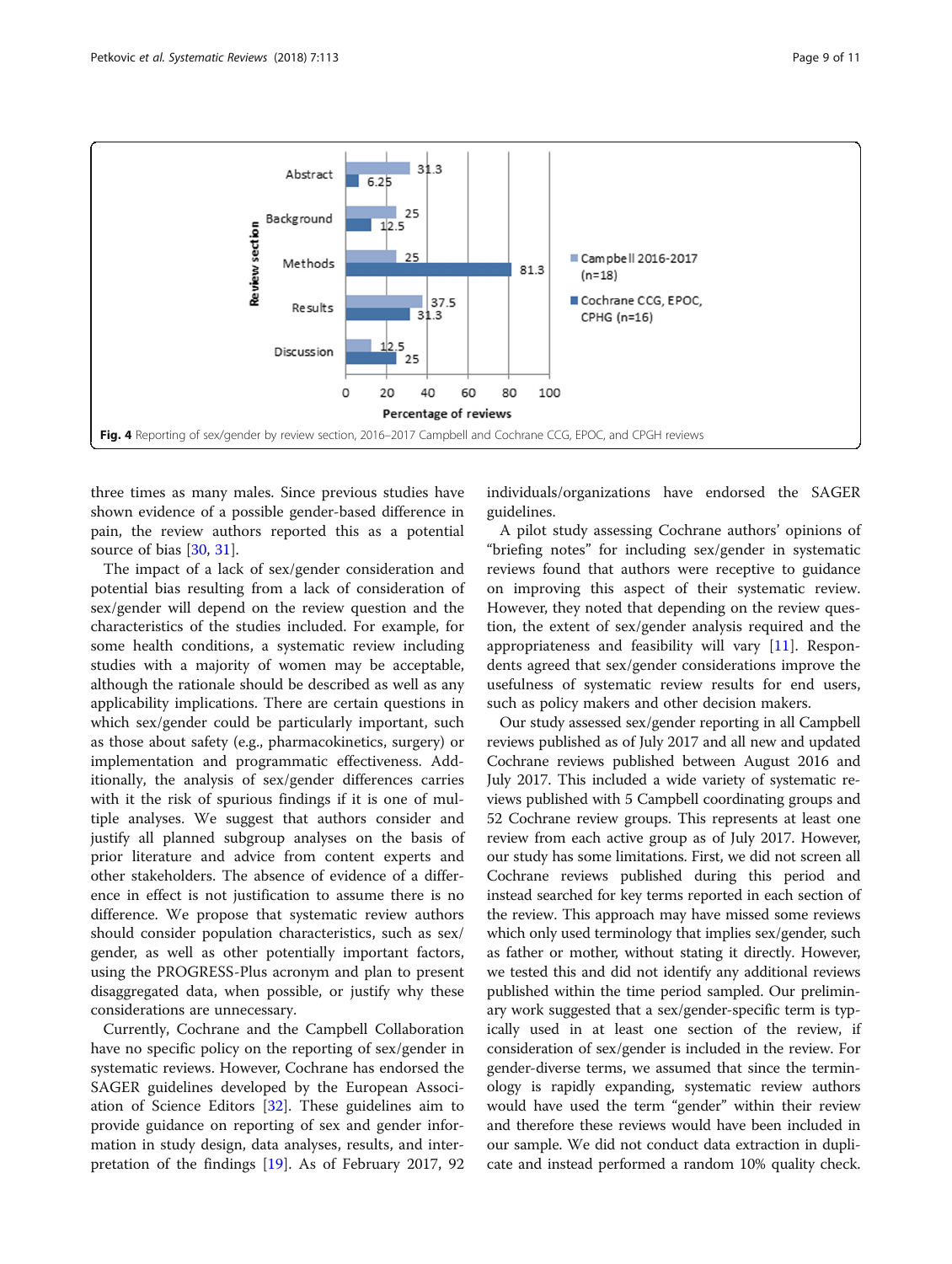<span id="page-9-0"></span>This could have resulted in missed instances of sex/gender reporting, but since the quality check had almost 100% agreement, we are confident that the risk is low. Additionally, we did not assess whether the terms "sex" or "gender" were used appropriately by the review authors. Instead, we captured any use of any term related to sex or gender as used by the systematic review author. Therefore, we are unable to report whether these terms are used correctly or consistently in systematic reviews.

We identified 117 systematic reviews that restricted eligibility to studies that focused on a single sex. We did not assess whether these reviews limited recruitment appropriately so we cannot comment on whether these reviews have missed the opportunity to assess potential sex/gender-related differences in the effectiveness of the intervention or to report on implications for the applicability of their findings.

Finally, some systematic review authors may consider sex/gender at the review outset but the team may make a decision that these issues are not relevant and therefore do not get report on them in the review. A limitation of our current study is that while these types of considerations may occur, we are limited by the reporting of the systematic reviews.

An ongoing challenge for systematic review authors is the inconsistent and evolving terminology used in primary studies (and elsewhere). The terms sex and gender are often used interchangeably or incorrectly which can make interpretation of data difficult for those using research results. In this study, we did not assess whether the terms were used correctly or consistently within Campbell and Cochrane reviews. However a recent review of sex/gender considerations in Canadian clinical practice guidelines found that only 25% of those that reported sex- or gender-specific considerations for screening, diagnosis, or management used the terms sex and gender appropriately [[18](#page-10-0)]. Additionally, intersectionality, or the interrelationship of sex and gender and other personal characteristics, such as age, race, and socioeconomic status, has emerged as an important consideration [[17\]](#page-10-0). These intersections require some consideration to understand how interventions will work in practice.

## Conclusions

The absence of availability of sex/gender disaggregated data from primary studies and evidence syntheses affects our ability to make relevant policies and programs and affects our ability to reduce health inequities. Since the use of systematic reviews is encouraged for policymaking, an assessment of potential sex/gender-related differences in intervention effectiveness and safety is critically important. Ideally, the increased interest in and emphasis on the importance of sex/gender in research

from funders and journal editors for all research, from biomedical research to clinical trials and systematic reviews, will result in improved reporting of these considerations. We hope that if we assess Campbell and Cochrane systematic reviews in 5 years the reporting of sex/gender similarities and differences will be improved.

#### Abbreviations

CCG: Consumers and Communication Group (Cochrane); CI: Confidence interval; CIHR: Canadian Institutes of Health Research; CPHG: Cochrane Public Health Group; EASE: European Association of Science Editors; EPOC: Effective Practice and Organization of Care; FDA: Food and Drug Administration; IGH: Institute of Gender and Health; PROGRESS: Place of residence, Race/ ethnicity/culture/language, Occupation, Gender/sex, Religion, Education, Socioeconomic status, Social capital; RCT: Randomized controlled trial; SAGER: Sex and Gender Equity in Research

#### Acknowledgements

The authors gratefully acknowledge Jordi Pardo Pardo for his assistance in developing the search for the reviews in the Cochrane Library and Alison Riddle for reviewing the draft manuscript.

#### Availability of data and materials

The datasets generated and/or analyzed during the current study are available from the corresponding author on request.

#### Authors' contributions

VW conceived the study. JP and VW developed the screening and data extraction forms. JT, OD, and MY screened the reviews and extracted data. JP conducted data quality check and analyzed the data. JP wrote the first draft of the manuscript. JT, OD, MY, PT, and VW suggested revisions to the manuscript. All authors approved the final version.

#### Ethics approval and consent to participate

Not applicable

#### Consent for publication

Not applicable

#### Competing interests

The authors declare that they have no competing interests.

#### Publisher's Note

Springer Nature remains neutral with regard to jurisdictional claims in published maps and institutional affiliations.

#### Author details

<sup>1</sup> Bruyère Research Institute, 85 Primrose Ave, Ottawa, Ontario K1N 6M1, Canada. <sup>2</sup>Ottawa Hospital Research Institute, Centre for Practice-Changing Research, Mailbox 201B, The Ottawa Hospital - General Campus, 501 Smyth Road, Ottawa, Ontario K1H 8L6, Canada. <sup>3</sup>Ottawa Hospital Research Institute, Clinical Epidemiology Program, Ottawa K1Y 4E9, Canada. <sup>4</sup>University of Ottawa, School of Epidemiology and Public Health, Ottawa K1H 8M5, Canada.

### Received: 16 February 2018 Accepted: 17 July 2018 Published online: 02 August 2018

#### References

- 1. CIHR Institute of Gender and Health. Shaping science for a healthier world: Strategy 2017. Ottawa: Canadian Institutes of Health Research Institute of Gender and Health; 2014.
- 2. Johnson J, Sharman Z, Vissandjee B, Stewart DE. Does a change in health research funding policy related to the integration of sex and gender have an impact? PLoS One. 2014;9(6):e99900.
- 3. Johnson JL, Beaudet A. Sex and gender reporting in health research: why Canada should be a leader. Can J Public Health. 2014;103(1):e80–1.
- 4. Sandberg K, Verbalis JG. Sex and the basic scientist: is it time to embrace title IX. Biol Sex Differ. 2013;4:13.